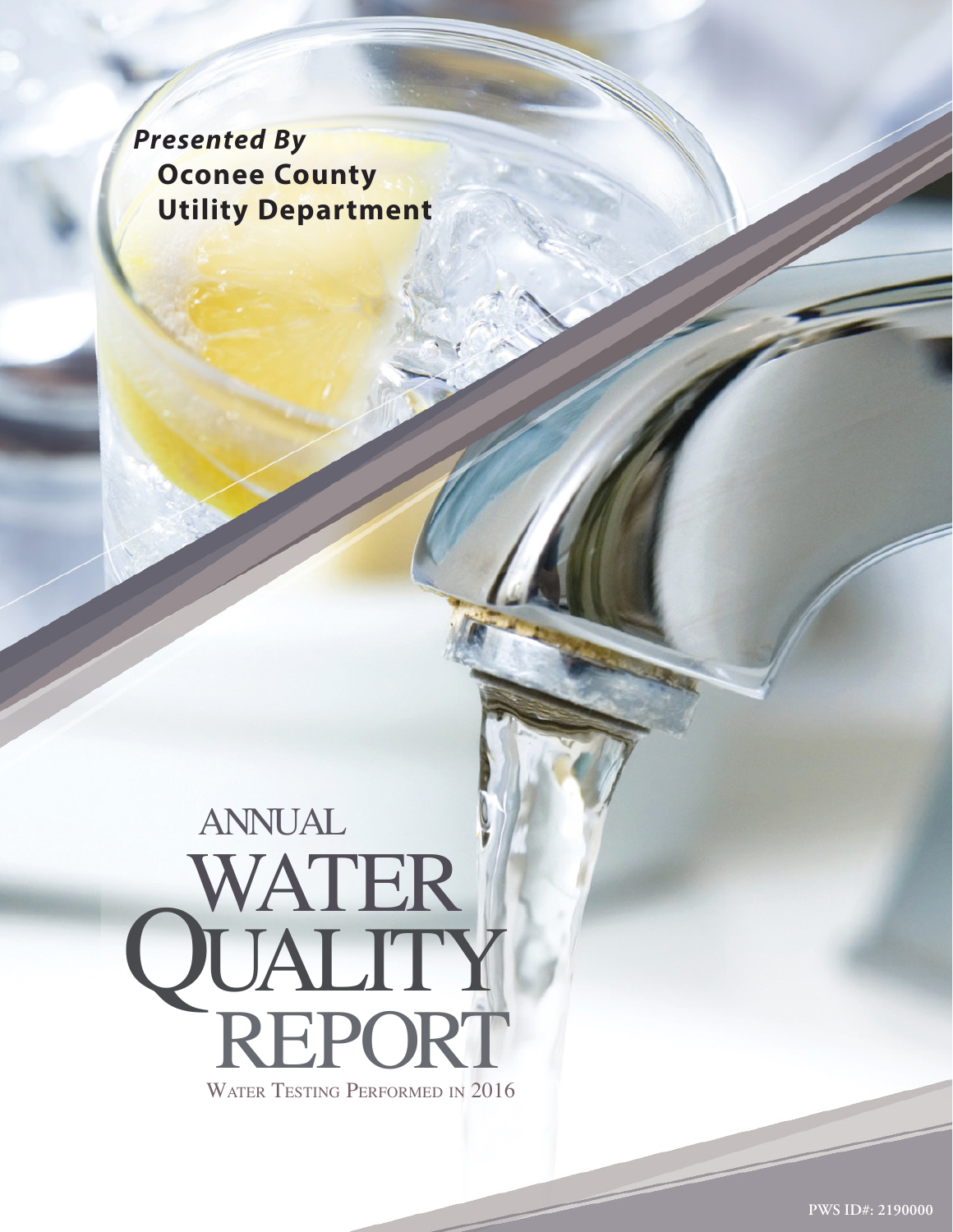For you and your family we present our annual water quality report covering the calendar year 2016. In a matter of only a few decades, drinking water has become exponentially safer and more reliable than at any other point in human history. Our staff continues to work hard every day—at any hour—to deliver quality drinking water with minimum interruption. Although the challenges ahead are many, we feel that by improving customer outreach and education, investing in new treatment technologies, system upgrades, and training, the payoff will be safe, reliable drinking water delivered at a cost-effective rate.

#### Where Does Our Water Come From?

Oconee County imports 95% of its water from<br>
the Upper Oconee Basin Water Authority's Bear<br>
Court, Wester Theorem Plan (WTD), The BearCourt Creek Water Treatment Plant (WTP). The Bear Creek WTP withdraws raw water into the Bear Creek Reservoir from the Middle Oconee River and Bear Creek. Oconee County also imports small amounts of drinking water from neighboring communities, Barrow County and Athens Clarke County Unified Government. We operate ground water wells permitted by the State of Georgia; we hold an additional nine permits to withdraw ground water at reserve locations.

#### Important Health Information

Some people may be more vulnerable to contaminants<br>in drinking water than the general population. Immunocompromised persons such as persons with cancer undergoing chemotherapy, persons who have undergone organ transplants, people with HIV/AIDS or other immune system disorders, some elderly, and infants may be particularly at risk from infections. These people should seek advice about drinking water from their health care providers. The U.S.

EPA/CDC (Centers for Disease Control and Prevention) guidelines on appropriate means to lessen the risk of infection by *Cryptosporidium* and other microbial contaminants are available from the Safe Drinking Water Hotline at (800) 426-4791 or [http://water.epa.gov/](http://water.epa.gov/drink/hotline) [drink/hotline](http://water.epa.gov/drink/hotline).

# Substances That Could Be in Water

To ensure that tap water is safe to drink, the U.S. EPA prescribes regulations limiting the amount of certain contaminants in water provided by public water systems. U.S. Food and Drug Administration regulations establish limits for contaminants in bottled water, which must provide the same protection for public health. Drinking water, including bottled water, may reasonably be expected to contain at least small amounts of some contaminants. The presence of these contaminants does not necessarily indicate that the water poses a health risk.

The sources of drinking water (both tap water and bottled water) include rivers, lakes, streams, ponds, reservoirs, springs, and wells. As water travels over the surface of the land or through the ground, it dissolves naturally occurring minerals, in some cases, radioactive material, and substances resulting from the presence of animals or from human activity. Substances that may be present in source water include:

**Microbial Contaminants**, such as viruses and bacteria, which may come from sewage treatment plants, septic systems, agricultural livestock operations, or wildlife;

**Inorganic Contaminants**, such as salts and metals, which can be naturally occurring or may result from urban stormwater runoff, industrial or domestic wastewater discharges, oil and gas production, mining, or farming;

**Pesticides and Herbicides**, which may come from a variety of sources such as agriculture, urban stormwater runoff, and residential uses;

**Organic Chemical Contaminants**, including synthetic and volatile organic chemicals, which are by-products of industrial processes and petroleum production and may also come from gas stations, urban stormwater runoff, and septic systems;

**Radioactive Contaminants**, which can be naturally occurring or may be the result of oil and gas production and mining activities.

For more information about contaminants and potential health effects, call the U.S. EPA's Safe Drinking Water Hotline at (800) 426-4791.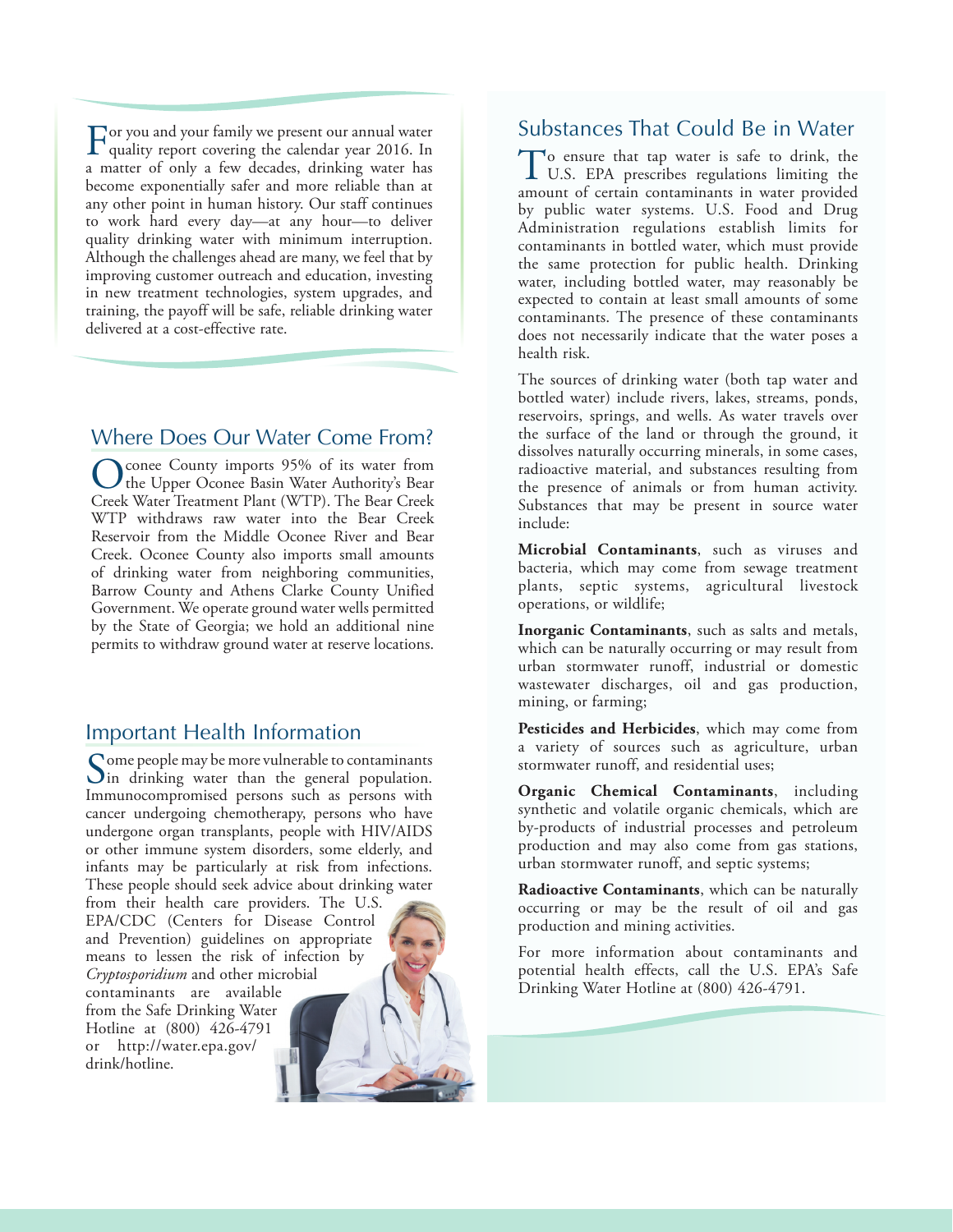# Department Updates

Good news for the 2016 report year - Lead and<br>
Gopper sampling showed all samples well below the EPA maximum contaminate level. This is due to good quality water and the elimination of lead in our system.

This coming year we will be addressing backflow prevention more than ever because backflow prevention is a very important step to protecting the public water system from dangerous inflow of chemicals or other substances that could harm public health.

#### Source Water Assessment

A Source Water Assessment Plan (SWAP) is<br>
now available at our office. This plan is an assessment of the delineated area around our listed sources through which contaminants, if present, could migrate and reach our source water. It also includes an inventory of potential sources of contamination within the delineated area, and a determination of the water supply's susceptibility to contamination by the identified potential sources.

According to the Source Water Assessment Plan, our water system had a susceptibilty rating of "medium." If you would like to review the Source Water Assessment Plan, please feel free to contact our office during regular office hours.

### How Long Can I Store Drinking Water?

The disinfectant in drinking water will eventually dissipate even in a closed container. If that container housed bacteria prior to filling up with the tap water the bacteria may continue to grow once the disinfectant has dissipated. Some experts believe that water could be stored up to six months before needing to be replaced. Refrigeration will help slow the bacterial growth.

# Community Participation

You are encouraged to attend the Oconee County Board of Commissioners Meetings. Our Board meets on the first and last Tuesdays of each month at the Oconee County Courthouse. Please visit [www.oconeecounty.com](http://www.oconeecounty.com) or call (706) 769-5120 for meeting times.

### Protecting Your Water

Bacteria are a natural and important part of our world. There are around 40 trillion bacteria living in each of us; without them, we would not be able to live healthy lives. Coliform bacteria are common in the environment and are generally not harmful themselves. The presence of this bacterial form in drinking water is a concern, however, because it indicates that the water may be contaminated with other organisms that can cause disease.

In 2016, the U.S. EPA passed a new regulation called the Revised Total Coliform Rule, which requires additional steps that water systems must take in order to ensure the integrity of the drinking water distribution system by monitoring for the presence of bacteria like total coliform and *E. coli*. The rule requires more stringent standards than the previous regulation, and it requires water systems that may be vulnerable to contamination to have in place procedures that will minimize the incidence of contamination. Water systems that exceed a specified frequency of total coliform occurrences are required to conduct an assessment of their system and correct any problems quickly. The U.S. EPA anticipates greater public health protection under the new regulation due to its more preventive approach to identifying and fixing problems that may affect public health.

Though we have been fortunate to have the highest quality drinking water, our goal is to eliminate all potential pathways of contamination into our distribution system, and this new rule helps us to accomplish that goal.

# **Questions?**

**For more information about this report, or for any questions relating to your drinking water, please call Wayne Haynie, Utility Director, at (706) 769-3960 or email: [whaynie@oconee.ga.us](mailto:whaynie@oconee.ga.us).**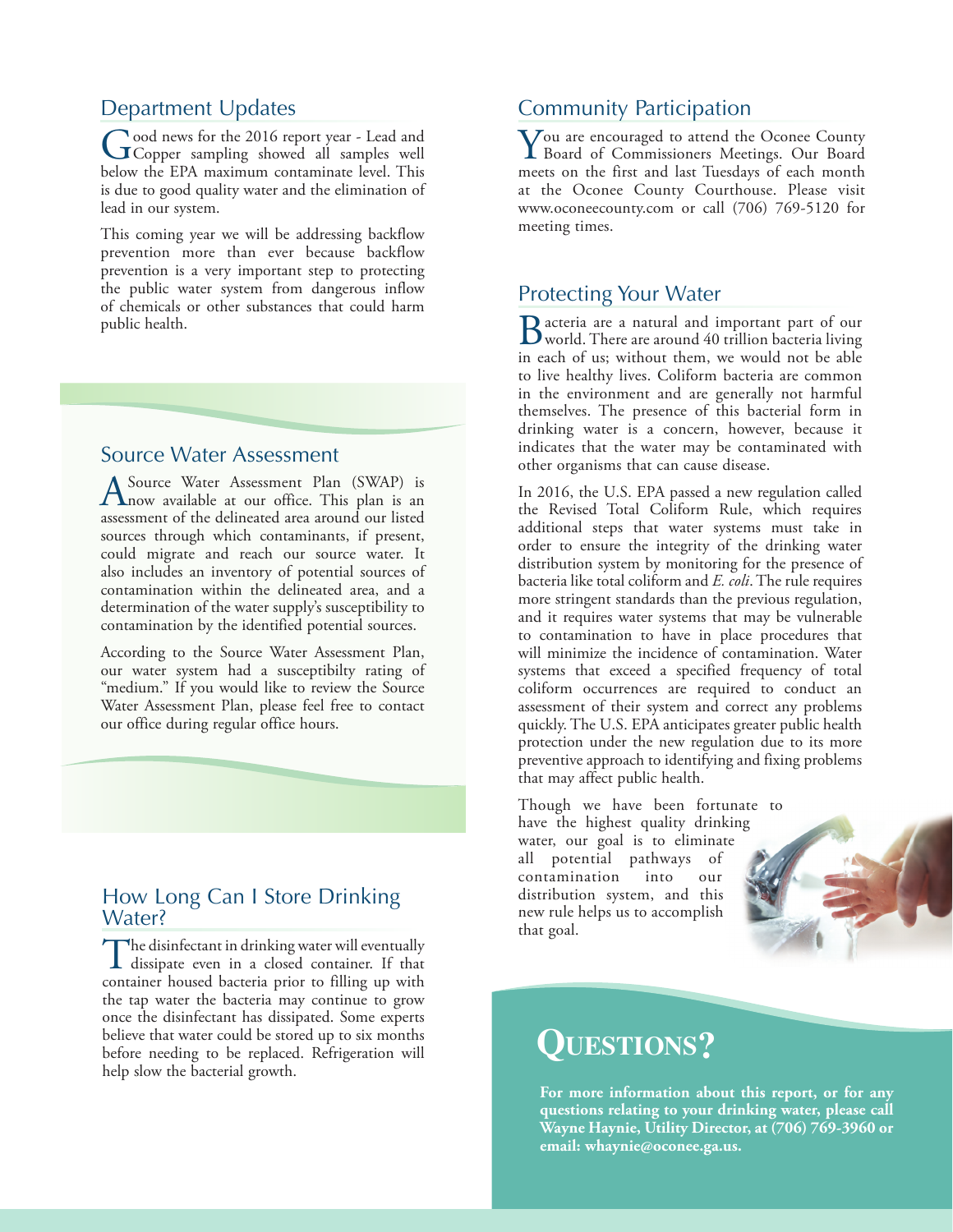## FOG (fats, oils, and grease)

You may not be aware of it, but every time you pour fat, oil, or grease (FOG) down your sink (e.g., bacon grease), you are contributing to a costly problem in the sewer collection system. FOG coats the inner walls of the s the plumbing in your house as well as the walls of underground piping throughout the community. Over time, these greasy materials build up and form blockages in pipes, which can lead to wastewater backing up into parks, yards, streets, and storm drains. These backups allow FOG to contaminate local waters, including drinking water. Exposure to untreated wastewater is a public health hazard. FOG discharged into septic systems and drain fields can also cause malfunctions, resulting in more frequent tank pump-outs and other expenses.

Communities spend billions of dollars every year to unplug or replace grease-blocked pipes, repair pump stations, and clean up costly and illegal wastewater spills. Here are some tips that you and your family can follow to help maintain a well-run system now and in the future:

#### **NEVER:**

- Pour fats, oil, or grease down the house or storm drains.
- Dispose of food scraps by flushing them.
- Use the toilet as a waste basket.

#### **ALWAYS:**

- Scrape and collect fat, oil, and grease into a waste container such as an empty coffee can, and dispose of it with your garbage.
- Place food scraps in waste containers or garbage bags for disposal with solid wastes.
- Place a wastebasket in each bathroom for solid wastes like disposable diapers, creams and lotions, and personal hygiene products including nonbiodegradable wipes.

### Water Conservation



- Automatic dishwashers use 15 gallons for every cycle, regardless of how many dishes are loaded. So get a run for your money and load it to capacity.
- Turn off the tap when brushing your teeth.
- Check every faucet in your home for leaks. Just a slow drip can waste 15 to 20 gallons a day. Fix it and you can save almost 6,000 gallons per year.
- Check your toilets for leaks by putting a few drops of food coloring in the tank. Watch for a few minutes to see if the color shows up in the bowl. It is not uncommon to lose up to 100 gallons a day from an invisible toilet leak. Fix it and you save more than 30,000 gallons a year.
- Use your water meter to detect hidden leaks. Simply turn off all taps and water using appliances. Then check the meter after 15 minutes. If it moved, you have a leak.

# Lead in Home Plumbing

If present, elevated levels of lead can cause serious<br>health problems, especially for pregnant women **T**f present, elevated levels of lead can cause serious and young children. Lead in drinking water is primarily from materials and components associated with service lines and home plumbing. We are responsible for providing high-quality drinking water, but cannot control the variety of materials used in plumbing components. When your water has been sitting for several hours, you can minimize the potential for lead exposure by flushing your tap for 30 seconds to 2 minutes before using water for drinking or cooking. If you are concerned about lead in your water, you may wish to have your water tested. Information on lead in drinking water, testing methods, and steps you can take to minimize exposure is available from the Safe Drinking Water Hotline or at [www.epa.gov/lead](http://www.epa.gov/lead).

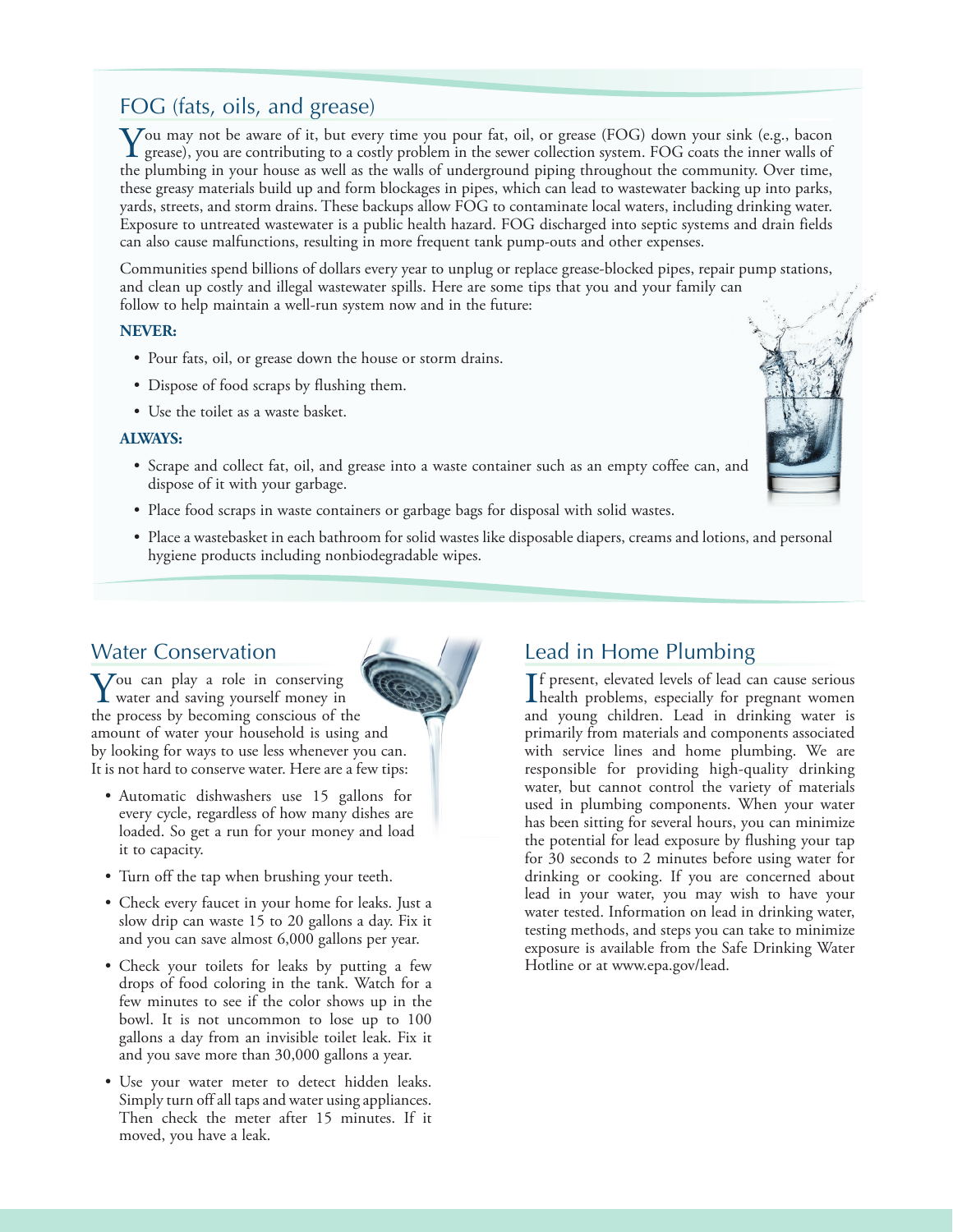## Test Results

Our water is monitored for many different kinds of contaminants on a very strict sampling schedule. The information below represents only those substances that were detected;<br>Our goal is to keep all detects below their res concentrations of these substances do not change frequently. In these cases, the most recent sample data are included, along with the year in which the sample was taken.

We participated in the 3rd stage of the EPA's Unregulated Contaminant Monitoring Rule (UCMR3) program by performing additional tests on our drinking water. UCMR3 benefits the environment and public health by providing the EPA with data on the occurrence of contaminants suspected to be in drinking water, in order to determine if EPA needs to introduce new regulatory standards to improve drinking water quality. Contact us for more information on this program.

| <b>REGULATED SUBSTANCES</b>                                                                              |                               |                               |                                                 |             |                                                  |                                                              |                                              |                                  |                          |                                                                      |  |                                                                                                                              |
|----------------------------------------------------------------------------------------------------------|-------------------------------|-------------------------------|-------------------------------------------------|-------------|--------------------------------------------------|--------------------------------------------------------------|----------------------------------------------|----------------------------------|--------------------------|----------------------------------------------------------------------|--|------------------------------------------------------------------------------------------------------------------------------|
|                                                                                                          |                               |                               | <b>Oconee County BOC</b>                        |             | <b>Bearcreek Water Treatment</b><br><b>Plant</b> |                                                              |                                              |                                  |                          |                                                                      |  |                                                                                                                              |
| <b>SUBSTANCE</b><br>(UNIT OF MEASURE)                                                                    |                               | <b>YEAR</b><br><b>SAMPLED</b> | <b>MCL</b><br>[MRDL]                            |             | <b>MCLG</b><br>[MRDLG]                           | <b>AMOUNT</b><br><b>DETECTED</b>                             | <b>RANGE</b><br>LOW-HIGH                     | <b>AMOUNT</b><br><b>DETECTED</b> | <b>RANGE</b><br>LOW-HIGH | <b>VIOLATION</b>                                                     |  | <b>TYPICAL SOURCE</b>                                                                                                        |
| <b>Chlorine</b> (ppm)                                                                                    |                               | 2016                          | $[4]$                                           |             | $[4]$                                            | 0.84                                                         | $0.31 - 1.52$                                | 1.8                              | $0.66 - 2.8$             | N <sub>o</sub>                                                       |  | Water additive used to control microbes                                                                                      |
| <b>Fluoride</b> (ppm)                                                                                    |                               | 2016                          | $\overline{4}$                                  |             | $\overline{4}$                                   | 0.71                                                         | $0.55 - 0.98$                                | 0.8                              | $0.62 - 1.19$            | N <sub>o</sub>                                                       |  | Erosion of natural deposits; Water additive which promotes<br>strong teeth; Discharge from fertilizer and aluminum factories |
| Haloacetic Acids [HAA] (ppb)                                                                             |                               | 2016                          | 60                                              |             | NA                                               | 36.5                                                         | $23 - 49$                                    | 33.6                             | $20.4 - 44$              | N <sub>o</sub>                                                       |  | By-product of drinking water disinfection                                                                                    |
| Nitrate (ppm)                                                                                            |                               | 2016                          |                                                 | 10          | 10                                               | 4.6                                                          | $0 - 4.6$                                    | 0.24                             | $0 - 0.24$               | N <sub>o</sub>                                                       |  | Runoff from fertilizer use; Leaching from septic tanks, sewage;<br>Erosion of natural deposits                               |
| <b>TTHMs</b> [Total<br>Trihalomethanes] (ppb)                                                            |                               | 2016                          |                                                 | 80          | NA                                               | 41.025                                                       | $28.1 - 58.8$                                | 32.9                             | $17.7 - 51.9$            | N <sub>o</sub>                                                       |  | By-product of drinking water disinfection                                                                                    |
| Total Organic Carbon (ppm)                                                                               |                               | 2016                          |                                                 | <b>TT</b>   | <b>NA</b>                                        | <b>NA</b>                                                    | <b>NA</b>                                    | 1.3                              | $1.2 - 1.4$              | N <sub>o</sub>                                                       |  | Naturally present in the environment                                                                                         |
| Turbidity <sup>1</sup> (NTU)                                                                             |                               | 2016                          |                                                 | <b>TT</b>   | <b>NA</b>                                        | <b>NA</b>                                                    | <b>NA</b>                                    | 0.10                             | $0.03 - 0.10$            | N <sub>o</sub>                                                       |  | Soil runoff                                                                                                                  |
| Turbidity (Lowest monthly<br>percent of samples meeting<br>limit)                                        |                               | 2016                          | $TT = 95\%$ of<br>samples meet<br>the limit     |             | <b>NA</b>                                        | <b>NA</b>                                                    | <b>NA</b>                                    | 100                              | <b>NA</b>                | No                                                                   |  | Soil runoff                                                                                                                  |
| Tap water samples were collected for lead and copper analyses from sample sites throughout the community |                               |                               |                                                 |             |                                                  |                                                              |                                              |                                  |                          |                                                                      |  |                                                                                                                              |
| <b>SUBSTANCE</b><br>(UNIT OF MEASURE)                                                                    | <b>YEAR</b><br><b>SAMPLED</b> |                               |                                                 | <b>MCLG</b> |                                                  | <b>AMOUNT DETECTED</b><br>(90TH%TILE)                        | <b>SITES ABOVE AL/</b><br><b>TOTAL SITES</b> | <b>VIOLATION</b>                 |                          | <b>TYPICAL SOURCE</b>                                                |  |                                                                                                                              |
| <b>Copper</b> (ppm)                                                                                      | 2016                          |                               | 1.3<br>1.3                                      |             | 0.038                                            |                                                              | 0/30                                         | N <sub>o</sub>                   |                          | Corrosion of household plumbing systems; Erosion of natural deposits |  |                                                                                                                              |
| <b>UNREGULATED SUBSTANCES</b>                                                                            |                               |                               |                                                 |             |                                                  |                                                              |                                              |                                  |                          |                                                                      |  |                                                                                                                              |
| <b>Oconee County BOC</b>                                                                                 |                               |                               |                                                 |             |                                                  | <b>Bearcreek Water Treatment Plant</b>                       |                                              |                                  |                          |                                                                      |  |                                                                                                                              |
| <b>SUBSTANCE</b><br>(UNIT OF MEASURE)                                                                    |                               | <b>SAMPLED</b>                | <b>YEAR</b><br><b>AMOUNT</b><br><b>DETECTED</b> |             |                                                  | <b>AMOUNT</b><br><b>RANGE</b><br><b>DETECTED</b><br>LOW-HIGH |                                              | <b>RANGE</b><br>LOW-HIGH         |                          | <b>TYPICAL SOURCE</b>                                                |  |                                                                                                                              |
| <b>Bromodichloromethane</b> (ppb)                                                                        |                               |                               | 2016                                            |             | 4.2                                              | $2.1 - 9.8$                                                  | 5.4                                          | $0 - 5.4$                        |                          | By-product of drinking water disinfection                            |  |                                                                                                                              |
| Chloroform (ppb)                                                                                         |                               |                               | 2016                                            |             | 31                                               | $20 - 47$                                                    | 28                                           | $0 - 28$                         |                          | By-product of drinking water disinfection                            |  |                                                                                                                              |
| Dibromochloromethane (ppb)                                                                               |                               |                               | 2016                                            |             | 1.1                                              |                                                              | 0.7                                          | $0 - 0.7$                        |                          | By-product of drinking water disinfection                            |  |                                                                                                                              |